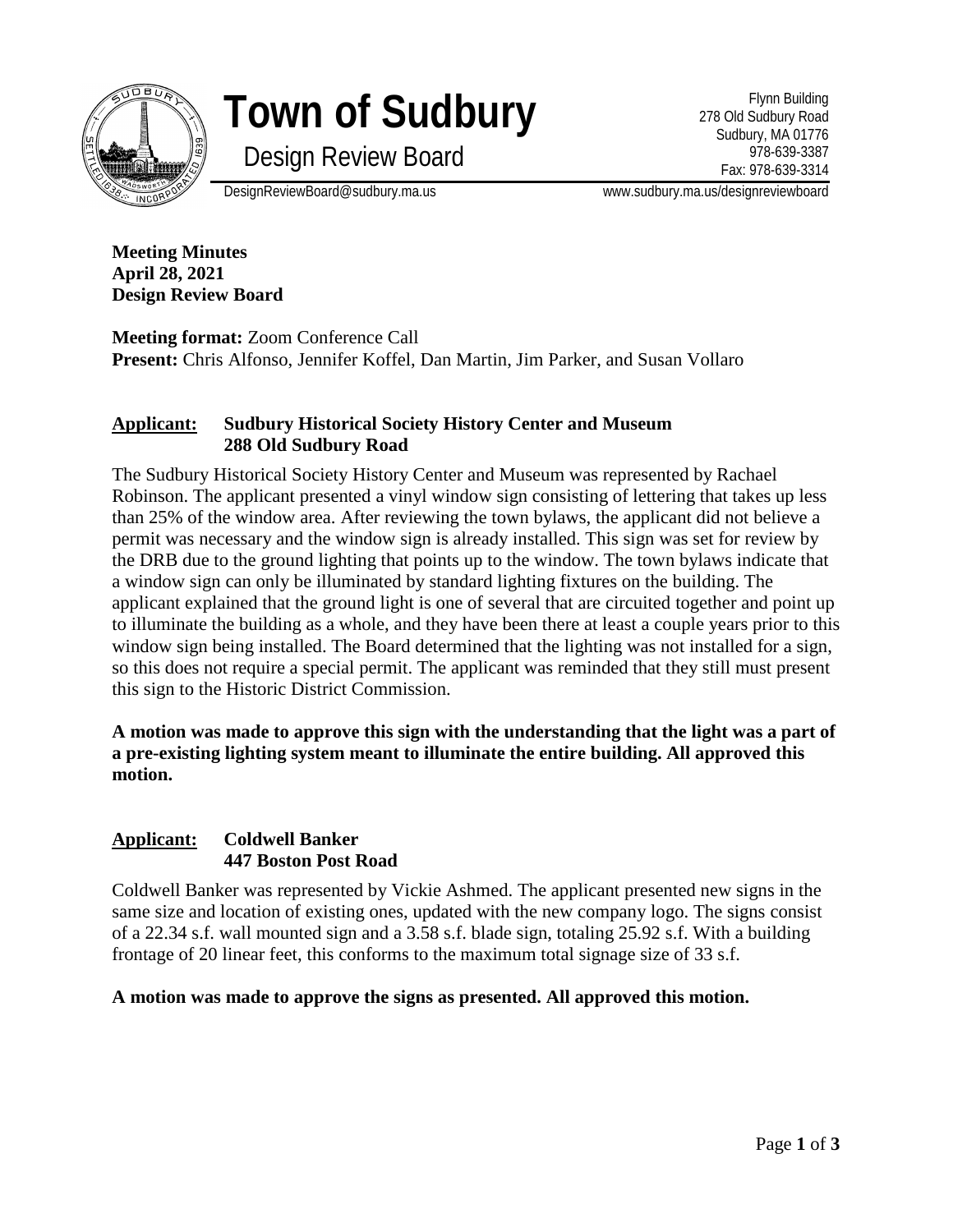## **Applicant: Bay Path Condo Association 215 Boston Post Road**

Bay Path Condo Association was represented by Seth Adler and Stephen Michels. The applicant presented a new freestanding business center identification sign to replace the previous sign. The proposed sign is 46" wide x 36" high showing the address number surrounded by an oval border. The applicant indicated that this would be replacing an existing sign with the same dimensions but different colors. The application package included a picture of the previous sign showing only the street number as well as the new sign design. This property received a special permit for a freestanding sign in 2007, but there were no allowances for changes to the sign. Therefore, any changes will need to go before the ZBA again for another special permit. The Board noted that the proposed sign had different proportions to the existing, so it appears that there are more modifications being made other than just the finishes. The applicant stated that they would make the new sign match the size, proportions, and location of the existing sign so that this can be treated as sign maintenance rather than sign changes. The Board was provided a copy of the special permit for the original sign, and that sign was described as a business sign with individual panels providing names of businesses. After being told by the applicant that the number sign was the only sign that was there, Charles Orr, a resident of Sudbury and business owner on the property informed the Board that there was a sign with names of businesses. Mr. Alfonso confirmed this after looking at Google street view from 2012. This showed the business sign with business name panels that the special permit described. Given this information, it was clear that the proposed sign is different from the previously approved sign, and a special permit from the Zoning Board of Appeals will be required. The applicant was asked if the signs that have been hanging off light posts still exist, and they stated that those signs are no longer there.

All members of the Board felt that some sort of freestanding sign would be beneficial, given that several of the business on the property are not visible from Boston Post Road. There was disagreement within the Board whether a business sign or a business center identification sign would better serve that location. With regards to the design of the proposed sign, the Board suggested installing the sign a little higher, to avoid being blocked by snow. It was also suggested that the number seems to sit awkward in the oval border, perhaps the sign itself could be oval. The location of the sign is shown on a site plan, but no dimensions to the edge of the property were provided, so the Board cannot confirm if the sign will conform to the minimum setback requirements.

It seemed clear to the Board that a different sign was approved as part of the special permit, but at one time there was also a sign on the property with just the number. The Board determined that given the ambiguous signage history of this location, the building inspector will need to make a determination on the nature of the sign modification and determine if a special permit is required.

### **No motion was made.**